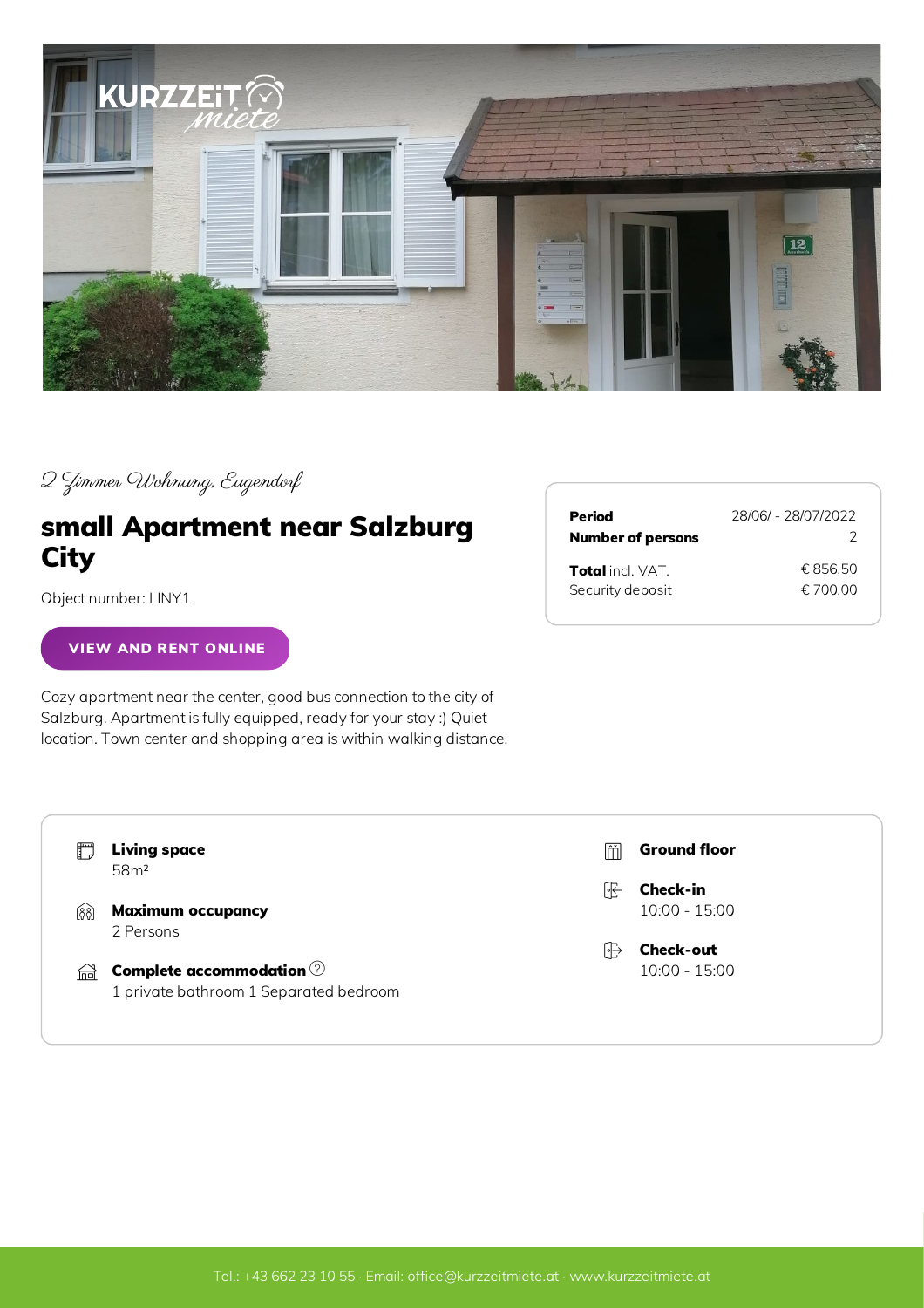## Sleeping options



<span id="page-1-0"></span>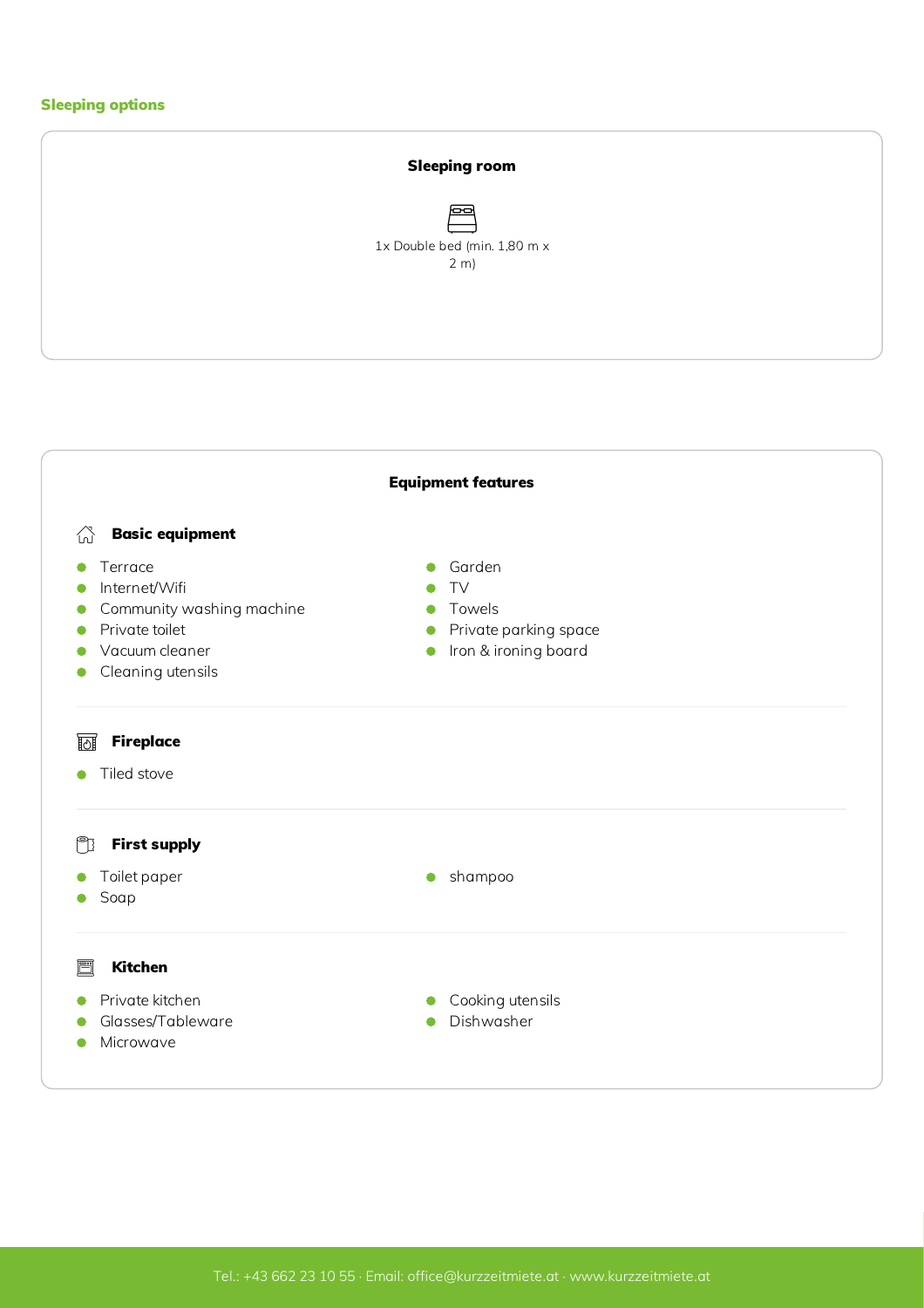<span id="page-2-0"></span>

<span id="page-2-1"></span>